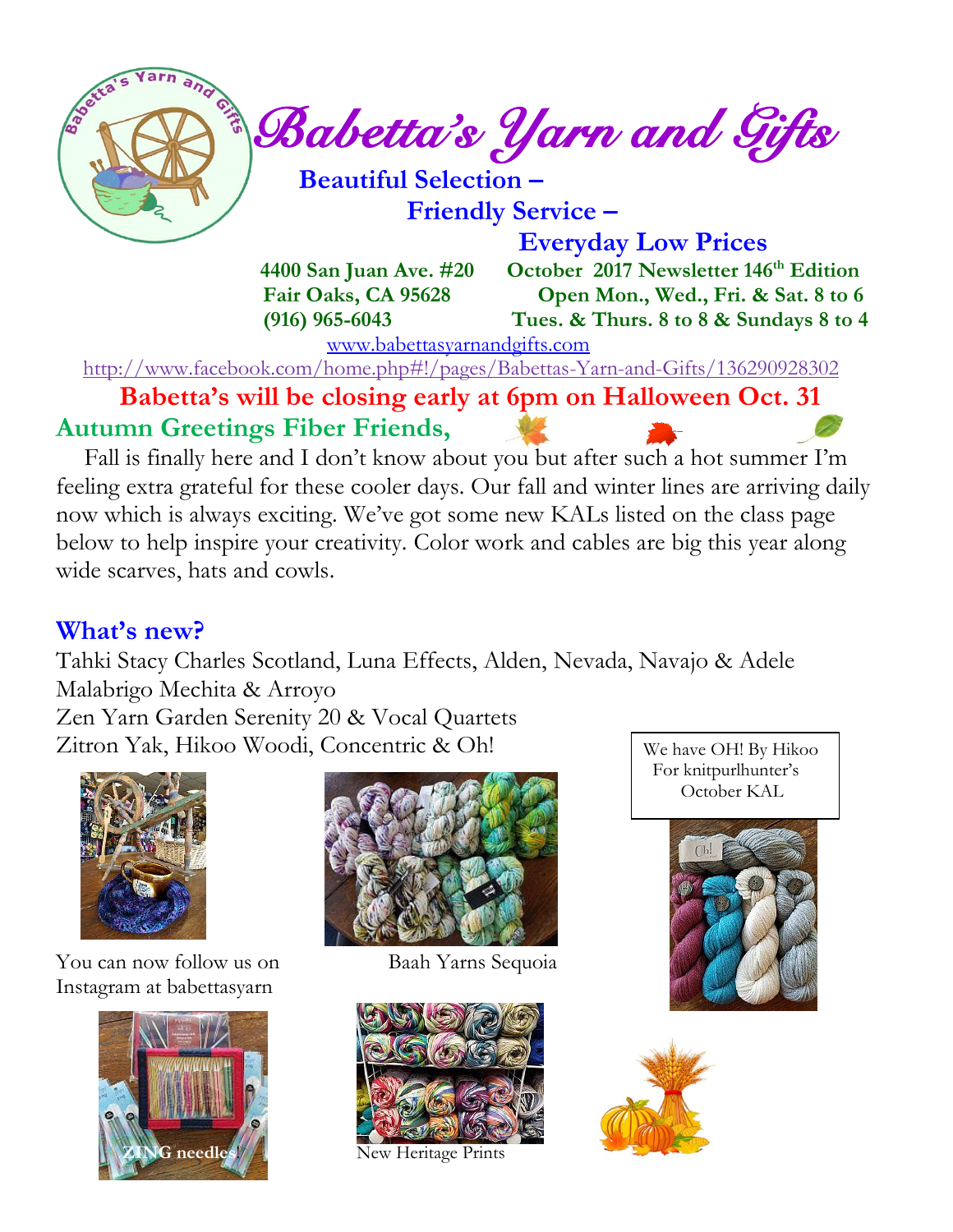



Rowan's latest Magazine and 2 new yarns Alpaca Soft DK & Valley Tweed





Crochet Hook Sets

### **Gingham Cowl KAL with Maya**

 Learn double knitting, I-cord cast on and I-cord bind off on this distinctive design by the Craft Queen. The pattern is free on Ravelry. Dates: 10/7, 10/14 & 10/21 Time: 1pm to 2:30pm Registration \$50 and 10 % off materials





## **Intrepid Cowl KAL with Gustine**

This project teaches you several techniques and is designed by Norah Gaughan using luxurious Canopy Fingering weight from the Fibre Co. Dates:10/17, 10/24, 11/7 & 11/14 Time: 6:30-8pm Registration: \$65 10% off class materials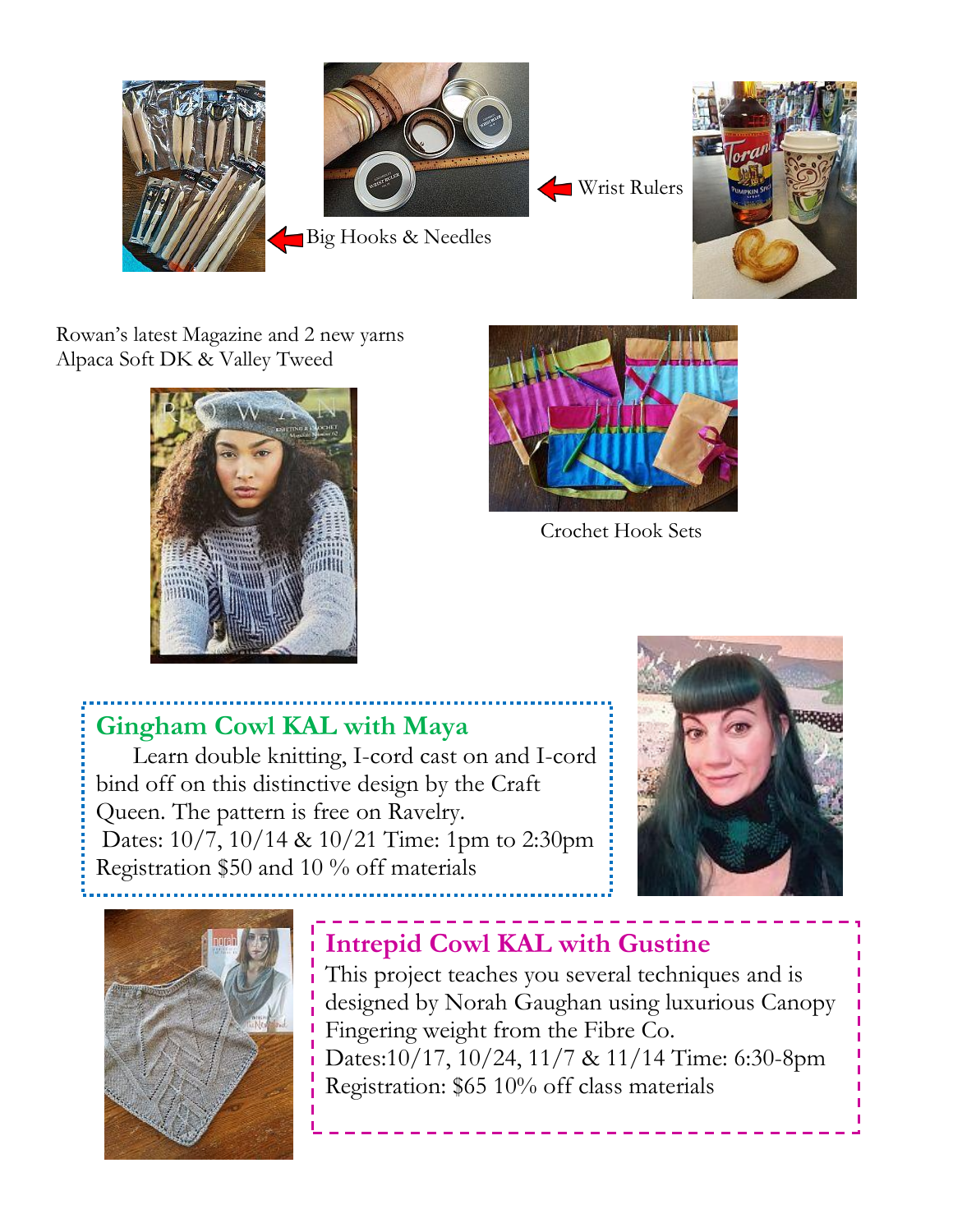**Traditional Stockings with Maya** Learn Intarsia and basic sock construction Dates: 11/4, 11/11, &11/18 Time: 1 – 2:30pm Registration: \$50 10% off class materials



# **Classes for October at Babetta's**

 *In our project classes you can learn to knit anything from scarves to socks to felted purses to lace shawls to hats to sweaters. Pick your project and join in the fun. Our knitters inspire each other to try new things by sharing ideas and showing off their latest creation. Sign up for one of our classes and you will receive a coupon for 10% off.*

 **Pre-registration is required as class sizes are limited. Please choose your dates carefully. Because of scheduling conflicts and complications, make-up classes will only be allowed under special circumstances and individual consideration.**

*Our project class knitting teachers Maya & Gustine have been teaching at Babetta's for 12 years and can help you make your fiber dreams come true in a fun and patient atmosphere.*

#### **Tuesdays Oct.3, 10 & 17**

Knitting Project 10am – 11:30am fee \$50 Knitting Project 6pm – 7:30pm fee \$50 **Wednesdays Oct. 4, 11 & 18** Knitting Project  $1 \text{pm} - 2:30 \text{pm}$  fee \$50 Knitting Project 3:30pm- 5pm fee \$50 **Thursday Oct. 5, 12 & 19** Knitting Project 10am – 11:30am \$50 Knitting Project 6pm – 7:30pm fee \$50 **Saturdays Oct. 7, 14 & 21** Knitting Project 4pm – 5:30pm fee \$50.

#### **Private Lessons**

Knitting or Crochet \$20 an hour Group Knitting or Crochet Private lessons \$15 an hour per person. Spinning or weaving \$25 an hour Group rates are \$20 an hour per person. 50% deposit required when scheduling. Cancellations with less than 24 hour notice will forfeit deposit with exceptions for emergencies. Other cancellations can be transferred to rescheduled lessons or store credit.

### **Charity Knitting Group**

 How would you like to do some charity knitting/crocheting with a lovely group of people? **"The Purls of** *Fair* **Oaks"** meets the second Thursday every month from 10am to noon here at **Babetta's.** This wonderful group of knitters makes newborn hats for local hospitals as well as other local charity groups. If you'd like to come join the group there's always room for more. This month's date is Oct. 12. If you'd like to drop off any knitted or crocheted donation items you can do that at any time and I will pass them on.